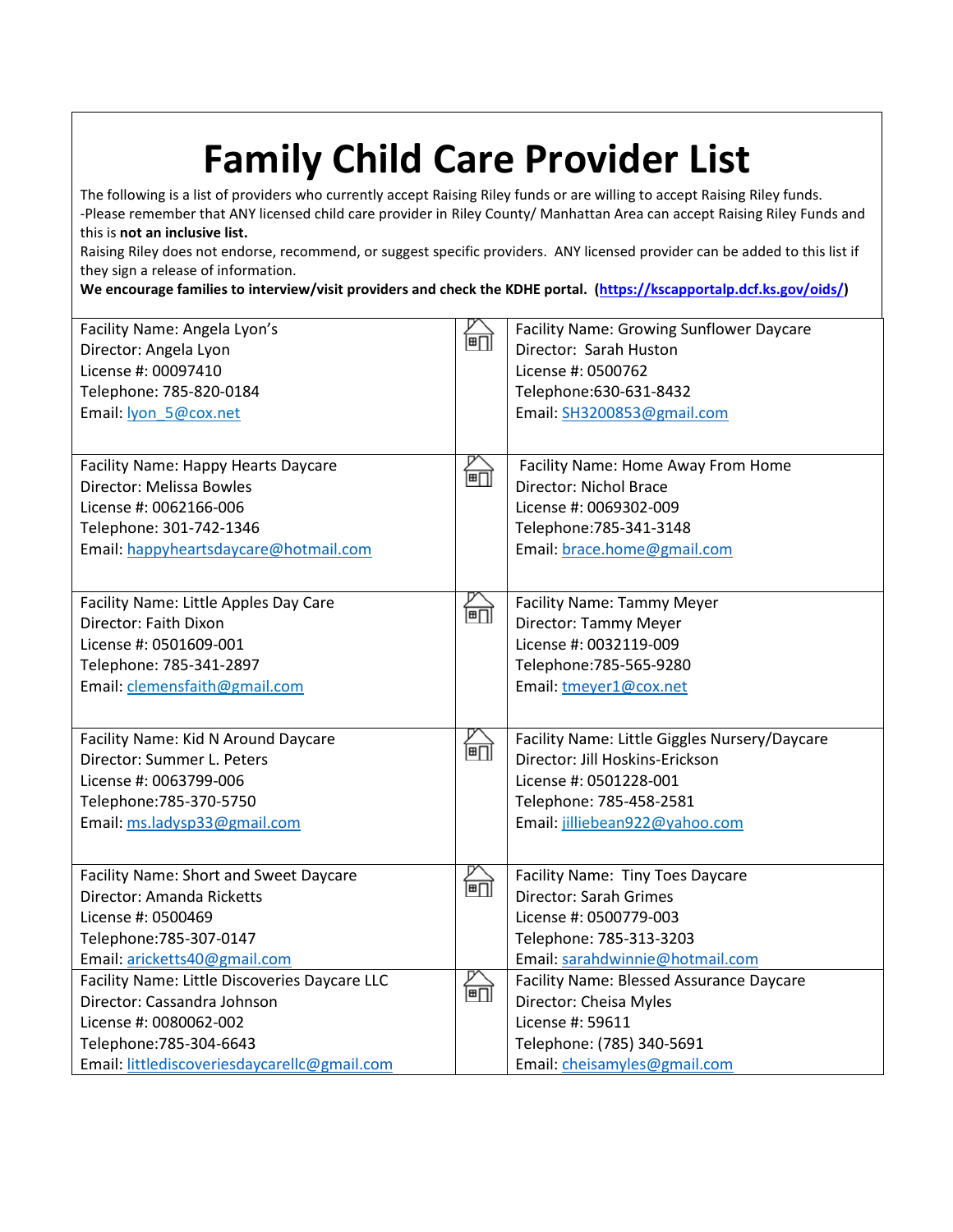| <b>Family Child Care Provider List</b><br>The following is a list of providers who currently accept Raising Riley funds or are willing to accept Raising Riley funds.<br>-Please remember that ANY licensed child care provider in Riley County/ Manhattan Area can accept Raising Riley Funds and<br>this is not an inclusive list.<br>Raising Riley does not endorse, recommend, or suggest specific providers. ANY licensed provider can be added to this list if<br>they sign a release of information.<br>We encourage families to interview/visit providers and check the KDHE portal. (https://kscapportalp.dcf.ks.gov/oids/) |                                |                                                                                                                                                           |  |  |
|--------------------------------------------------------------------------------------------------------------------------------------------------------------------------------------------------------------------------------------------------------------------------------------------------------------------------------------------------------------------------------------------------------------------------------------------------------------------------------------------------------------------------------------------------------------------------------------------------------------------------------------|--------------------------------|-----------------------------------------------------------------------------------------------------------------------------------------------------------|--|--|
| Facility Name: Amanda Miller Home Daycare<br>Director: Amanda Miller<br>License #: 0069015-013<br>Telephone: (785) 320-7271<br>Email: amiller0518@gmail.com                                                                                                                                                                                                                                                                                                                                                                                                                                                                          | $\overline{\mathbb{F}\square}$ | Facility Name: Wiggles and Giggles Childcare<br>Director: Stephanie Swank<br>License #: 0500829<br>Telephone: 785-410-2067<br>Email: mrsswank82@gmail.com |  |  |
| <b>Facility Name:</b><br>Director:<br>License #:<br>Telephone:<br>Email:                                                                                                                                                                                                                                                                                                                                                                                                                                                                                                                                                             | $\blacksquare$                 |                                                                                                                                                           |  |  |